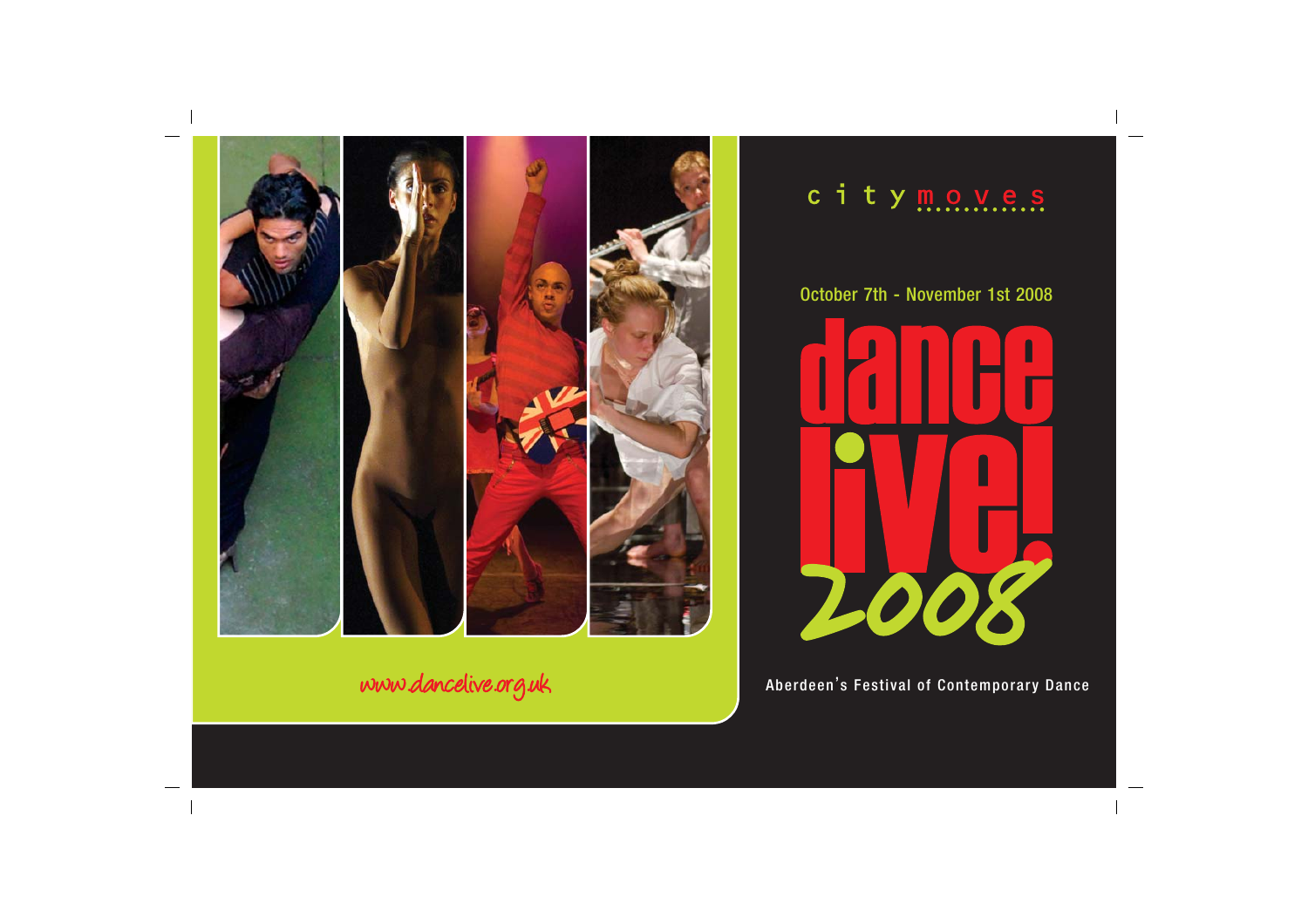

## Welcome to danceLive! 2008**- Aberdeen's autumn dance festival.**

Now in it's third year danceLive! brings you a dazzling selection of new contemporary dance performances together with live music to central Aberdeen venues. Running alongside the performances is a programme of classes and workshops for all ages. This year danceLive! is proud to run in partnership with North East Scotland's SOUND festival, Aberdeen Performing Arts and Peacock Visual Arts. We hope you enjoy the festival and look forward to seeing you at one of the dancel ivel events!

## **Ian Spink - Artistic Director**

|    | <b>DATE</b>                | <b>TIME</b>                  | <b>EVENT &amp; COMPANY</b>                                                              | <b>TYPE OF EVENT</b>                              | <b>VENUE</b>                                   |
|----|----------------------------|------------------------------|-----------------------------------------------------------------------------------------|---------------------------------------------------|------------------------------------------------|
|    | 7 Oct                      | 19.30                        | The Blank Album - Gilmore Productions                                                   | Performance                                       | Lemon Tree                                     |
|    | 8 Oct                      | 19.00                        | Masterclass - Scottish Ballet                                                           | <b>Class</b>                                      | Lemon Tree                                     |
|    | 10, 11 Oct                 | 19.30                        | Ride the Beast, For MG: The Movie,<br>Pennies from Heaven - Scottish Ballet             | Performance                                       | His Majesty's Theatre                          |
|    | 10 Oct<br>11 Oct           | 10.30, 14.00, 15.30<br>16.00 | Seniors in the City Day - 3 Events with Scottish Ballet<br>Outside In - Scottish Ballet | Various<br>Open Event                             | His Majesty's Theatre<br>His Majesty's Theatre |
|    | 14 Oct                     | 18.30                        | Camera/Movement                                                                         | Dance Film                                        | <b>Belmont Picturehouse</b>                    |
|    | 15 Oct                     | 18.00                        | Tango Fusion - Ani Tchakmakdjin & Martin Espindola                                      | Workshop                                          | <b>Citymoves</b>                               |
|    | 18 Oct<br>18 Oct<br>18 Oct | 10.00<br>14.00<br>19.30      | Body Sensing – Three Legs<br>Body Beat – Very Red<br>Soundings - Three Legs & Very Red  | Workshop<br>Workshop<br>Performance               | Lemon Tree<br>Lemon Tree<br><b>Citymoves</b>   |
|    | 21 Oct                     | 14.00                        | Advanced Contemporary - Janis Claxton                                                   | <b>Class</b>                                      | Citymoves                                      |
|    | 22, 23, 24 Oct             | 10.00                        | Advanced Contemporary - Janis Claxton                                                   | <b>Class</b>                                      | Citymoves                                      |
|    | 25 Oct                     | 19.30                        | <b>Falling Light - Janis Claxton Dance</b>                                              | Performance                                       | <b>Cowdray Hall</b>                            |
| 02 | 27 Oct<br>27 Oct           | 13.00 & 19.00<br>15.45       | Dilly Dilly - Tabula Rasa<br>Dilly Dilly Workshop - Tabula Rasa                         | Children's Performance<br>Children's Class 4-6yrs | Lemon Tree<br>Citymoves                        |
|    | 31 Oct                     | 19.00                        | Feat - Curve Foundation & Scottish Flute Trio                                           | Performance                                       | Lemon Tree                                     |
|    | 1 Nov                      | 18.00                        | <b>East Coast Moves</b>                                                                 | Performance                                       | Lemon Tree                                     |



Cover images left to right: 1. Ani Tchakmakdjian & Martin Espindola, Photo: Soos. 2. Dancer: Nathalie Dupouy, Photo: Andrew Ross. 3. Photo: Brian Hartley 4. Photo: Edmund Littlewood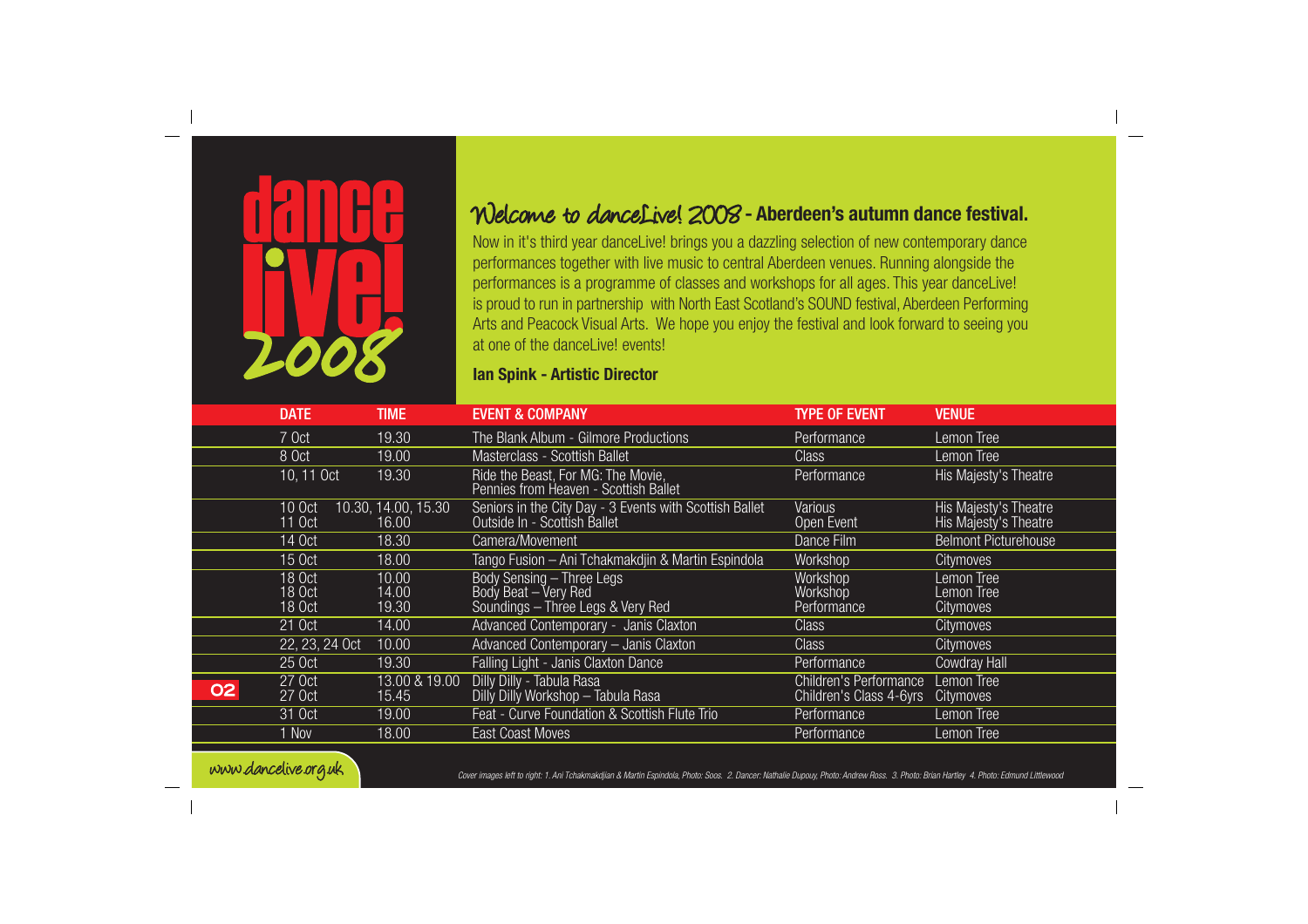

The kind of swaggering hi-octane choreography that Jagger would have leapt at. **The Heral** 

At a stroke she invokes both clown and tragedienne. Brilliant.

## Gilmore Productions **- THE BLANK ALBUM**

A flamboyantly rock 'n' roll music and dance comedy from Natasha Gilmore, 'The Catherine Tate of contemporary dance',and Quee MacArthur of Shooglenifty. A hugely entertaining and cunning pastiche of pop culture that is by turn hysterical and strikingly poetic. Structured like an Album with a series of inter-related singles, the cast of five dance artists / musicians not only play their instruments but dance with them – taking the imagery of air guitar to the next level and beyond!

The evening begins with a specially created piece by Natasha Gilmore for Citymoves's new Youth Dance Company.

### Tuesday 7th October

| tragedienne.<br>Brilliant. | Time: I<br>Venue: | 7.30pm<br>The Lemon Tree                                       |         | $\vec{R}$ |
|----------------------------|-------------------|----------------------------------------------------------------|---------|-----------|
| The Times                  | Cost:             | £10 / £8 (concs, groups, Friends of APA)<br>- plus booking fee | Photos: | ΟЗ        |
|                            | <b>Booking:</b>   | www.boxofficeaberdeen.com<br>01224 641122                      |         |           |

www.dancelive.org.uk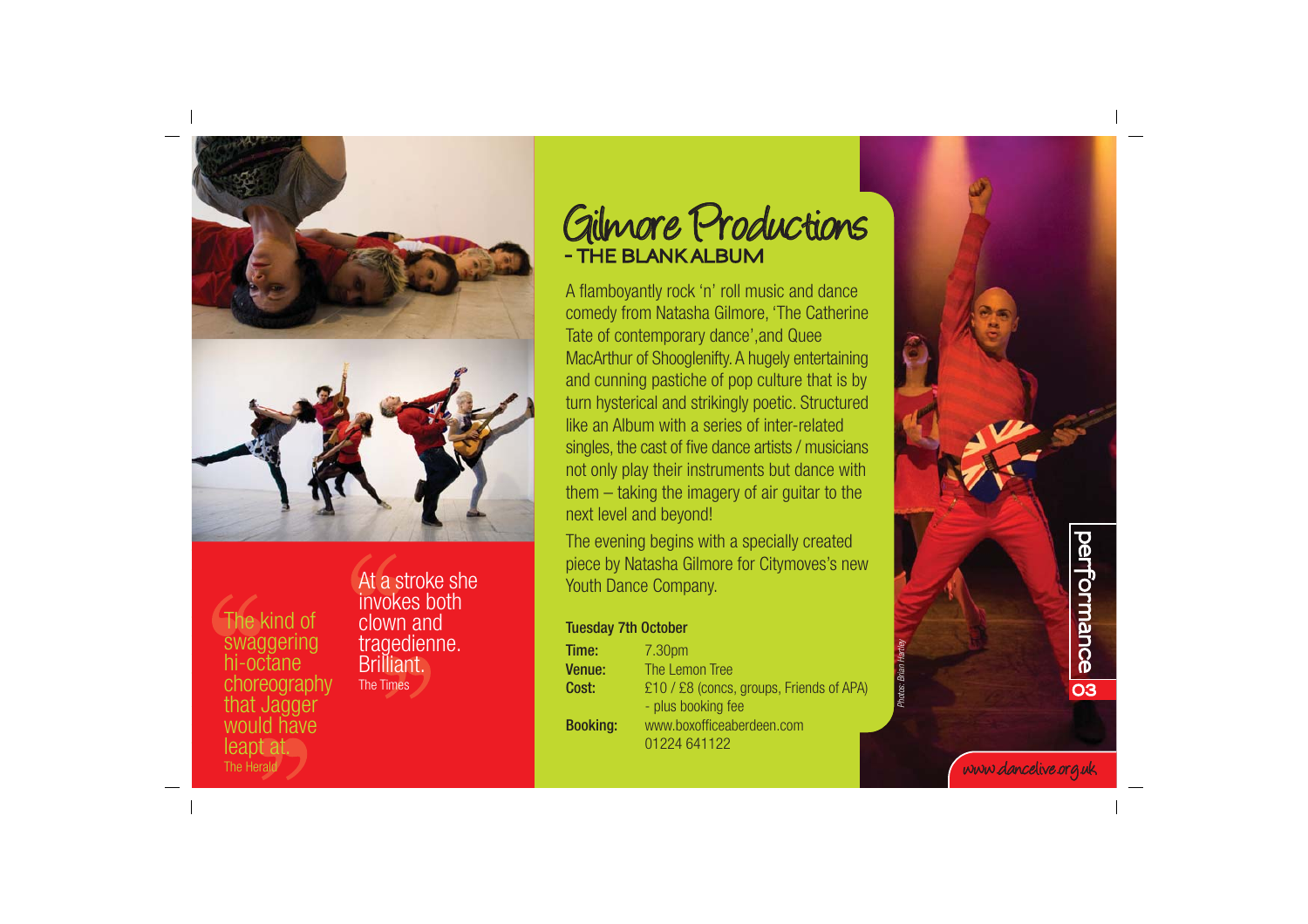## Scottish Ballet

A unique and exciting programme by Scotland's national dance company inspired by the music of Radiohead, film techniques and the sophisticated frivolity of the 1930s. Not to be missed!

Ride the Beast. From ground-breaking American choreographer Stephen Petronio comes Ride the Beast - a celebration of raw

Tremendous ... Thrilling and very stylish ... A work that bursts with colour, dynamism and power. Scotland on Sunday

energy and creativity. Set to music by rock band Radiohead and featuring designs by uber-cool New York fashion designer Benjamin Cho.

For MG: The Movie. From Petronio's guru, Trisha Brown, comes the hauntingly poetic For MG: The Movie. Intrigued by the work of film directors who seamlessly move their characters in and out of frame, Brown reinterprets this in a fascinating piece set to a specially

Movement with hypnotic grace... Stunningly beautiful. The Daily Telegraph

commissioned soundscape by maverick composer Alvin Curran.



**04**

**performance**

performance



Choreographer: Stephen Petronio. Dancers: Sophie Martin Photo: Andrew Ross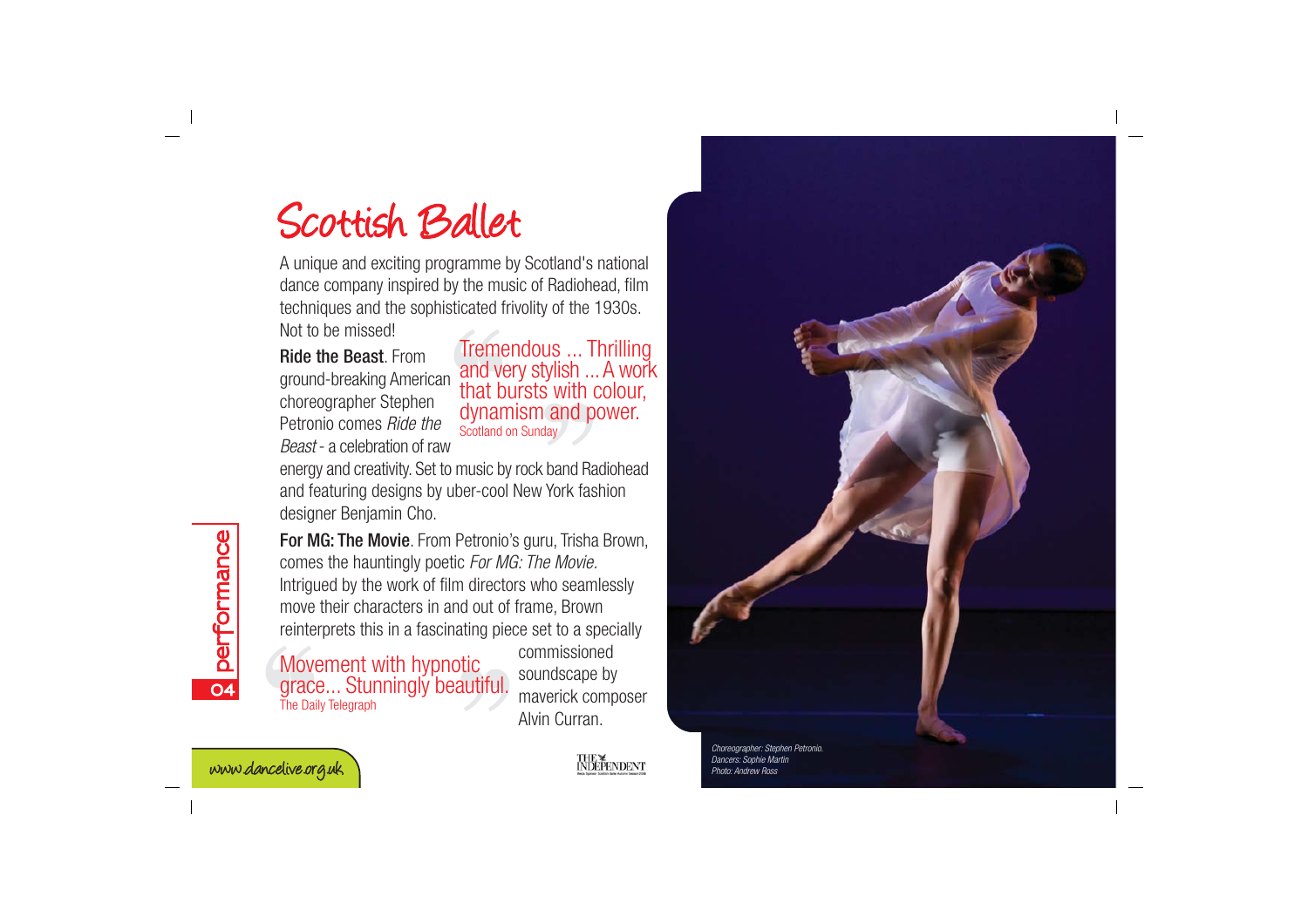## Pennies from Heaven

Taking its cue from popular music of the 1930s, Scottish Ballet's Artistic Director Ashley Page premieres a brand new work which borrows its title from one of the most famous songs of the period, Pennies from Heaven. The work is a playful interpretation of the atmosphere and bittersweet lyrics of the songs, with elegant designs steeped in the vintage glamour of the 1930s by award-winning designer and long term collaborator Antony McDonald.

See page 13 for details of workshops and open events with Scottish Ballet. www.scottishballet.co.uk

## Friday 10th, Saturday 11th October

| Time:    | 7.30pm                        |  |
|----------|-------------------------------|--|
| Venue:   | His Majesty's Theatre         |  |
| Cost:    | Tickets from £12.50 to £20.50 |  |
| Booking: | www.hmtaberdeen.com           |  |
|          | 01224 641122                  |  |

Free pre-show talk with Ashley Page on Saturday 11 Oct at 6:30pm. Please call the Box Office to reserve tickets.



Dancers:Vassillisa Levtonova and Daniel Davidson Photo: Nisbet Wylie.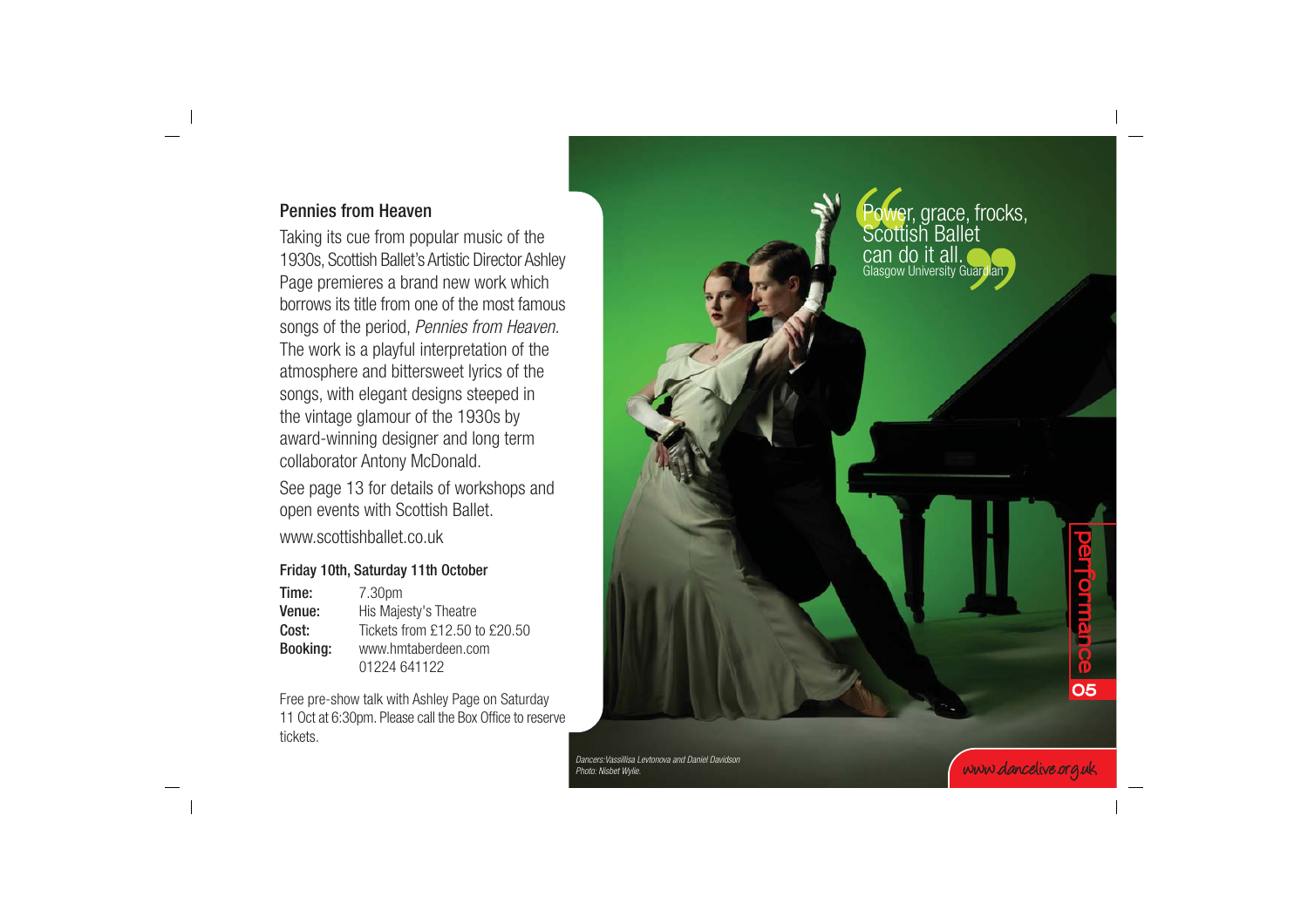

# Camera/Movement

Camera/Movement is a unique programme of dance film extracts celebrating the ever-evolving relationship between dance and camera. It pinpoints key 20th Century works that articulate the dynamics of space - from the Bauhaus experiments of Oskar Schlemmer and the extravagant spectacles of Busby Berkeley - to ballet and modern classics featuring Rudolf Nureyev, Norman McLaren and Merce Cunningham. Other more recent works are by Lloyd Newson, Anne Teresa De Keersmaeker, Michael Clark, Philippe Decoufle. Curated by Helena Blaker, this screening programme was part of a larger collaboration between CAPTURE and Netherlands Media Art Institute (www.nimk.nl/en). Following the completion of the CAPTURE project this programme continues to be managed by Portland Green Cultural Projects (www.portlandgreen.com).

### Tuesday 14 October

Time: 6.30pm Venue: Belmont Picturehouse **Cost:** £4.50/£3.50 concs Booking: www.picturehouses.co.uk 01224 343546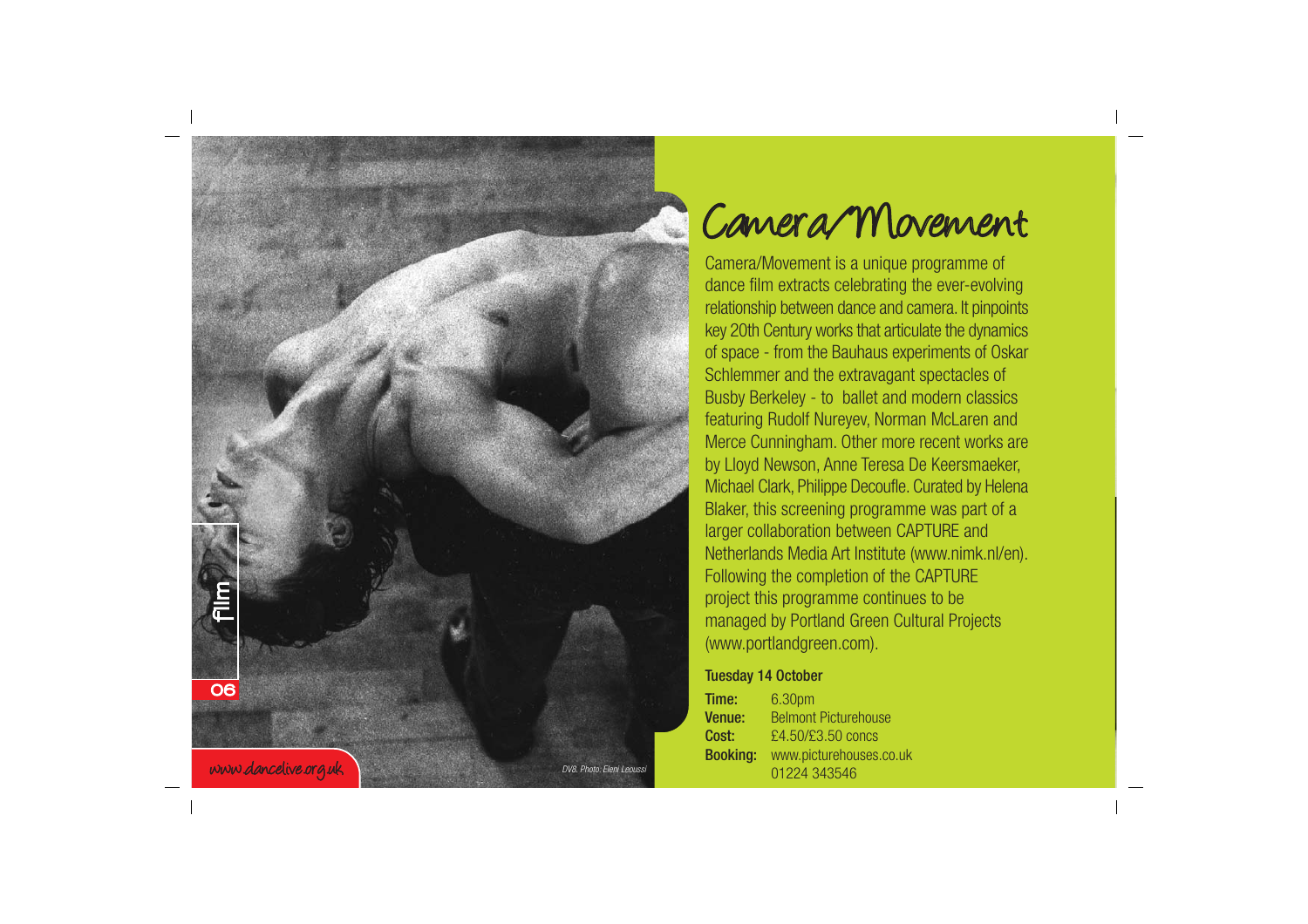



# Soundings

An intruiging evening of brand new performance which combines dance with live music from some of Scotland's most original emerging artists. Both companies are offering workshops to accompany their performances – see page 14 for details. Included with the ticket price is a free drink and there will be an informal after-show discussion.

## Three Legs - Boots

From exuberant innocence through the mundane slow-drip violence of modernity to final transcendence, BOOTS is the perennial life cycle as dance triptych. Contemporary choreographer Charlotte Jarvis and musician David Ledden create a unique multi-sensory look at modern life through movement and sound.

## Very Red - First of Ten

Very Red's characteristically spontaneous style comes together in a series of short experiments in live music and solo dance. Exploring what it is to be human (at best and worst!), the dance and music are inseparable and the performance resonates with the playfulness and individuality of the people involved. In the true spirit of collaboration, anything can happen…

## Saturday 18 October

**Time:** 7.30pm Venue: Citymoves Cost: £6.50 / £4.50 (concs) Booking: www.boxofficeaberdeen.com 01224 641122

www.dancelive.org.uk

Photo: Dylan Drummond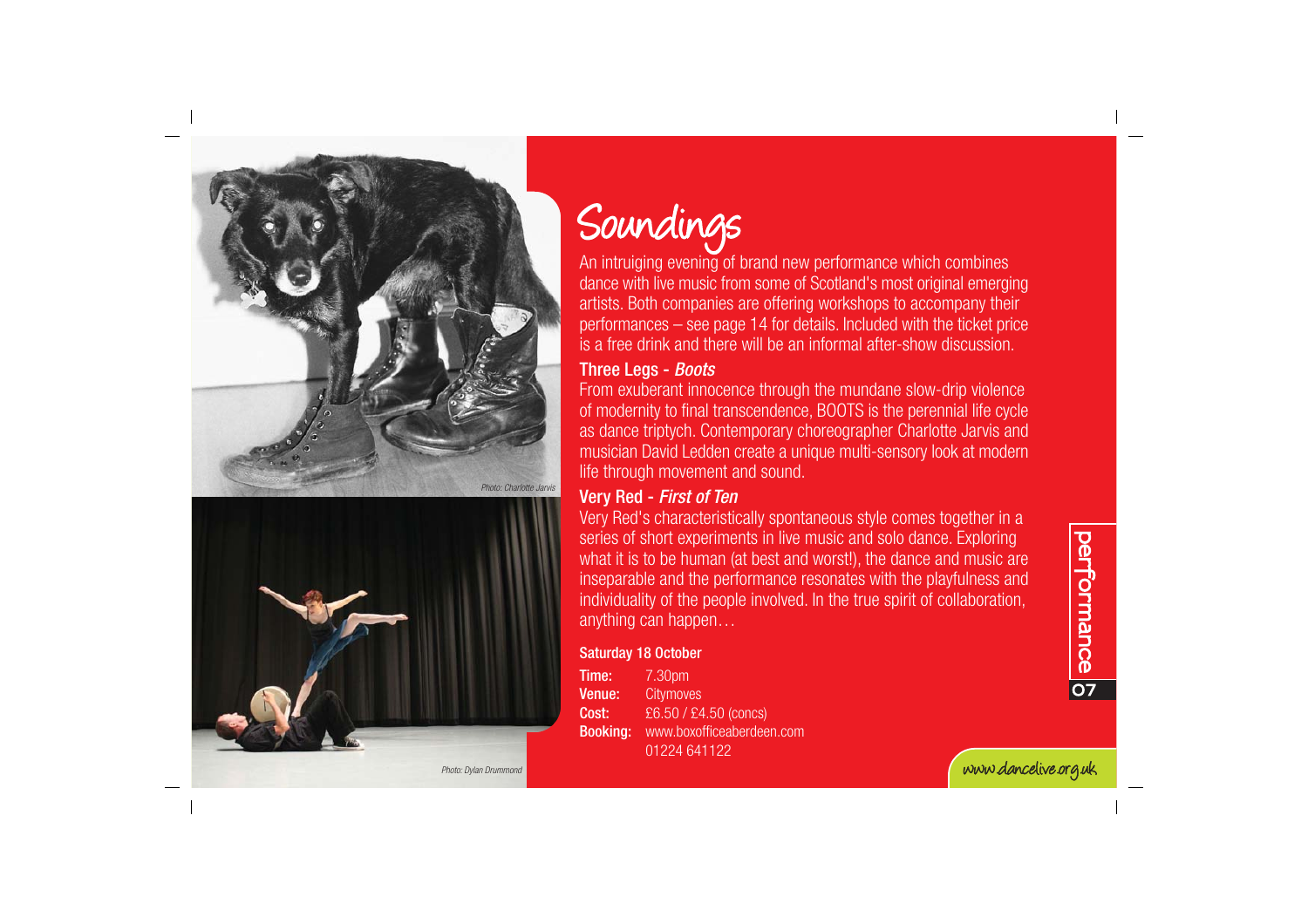# Janis Claxton Dance with the Edinburgh Quartet **- FALLING LIGHT**

Indulge in an evening of exquisite dance and live music from Janis Claxton Dance and the internationally acclaimed Edinburgh Quartet. Falling Light is a programme of emotionally compelling and musically defined dance, with two sublime new pieces set to works by Bach and Polish composer Henryk Gorecki.

An international cast of dancers will perform with the Edinburgh Quartet in the Scottish Premier of Songs Are Sung, Gorecki's latest String Quartet, with soloist Michael Beeston performing Bach's Partita No 2 in d minor, transcribed for Viola.

Citymoves is delighted to be hosting Janis Claxton Dance in residence from Tuesday 21st – Saturday 25th October – see page 14 for details of classes.

## Saturday 25 October

Time: 7.30pm Venue: Cowdray Hall Cost: £8/£6 (concessions) /£4 (student/child on the door) Booking: www.boxofficeaberdeen.com 01224 641122

She has assembled a group of fine dancers, who share a lightness, delicacy and precision ideally suited to her choreography, a combination of the ethereal and the cutting... eloquent,<br>gimmick-free dance at its best. Venue Magazine

Photo: David Costa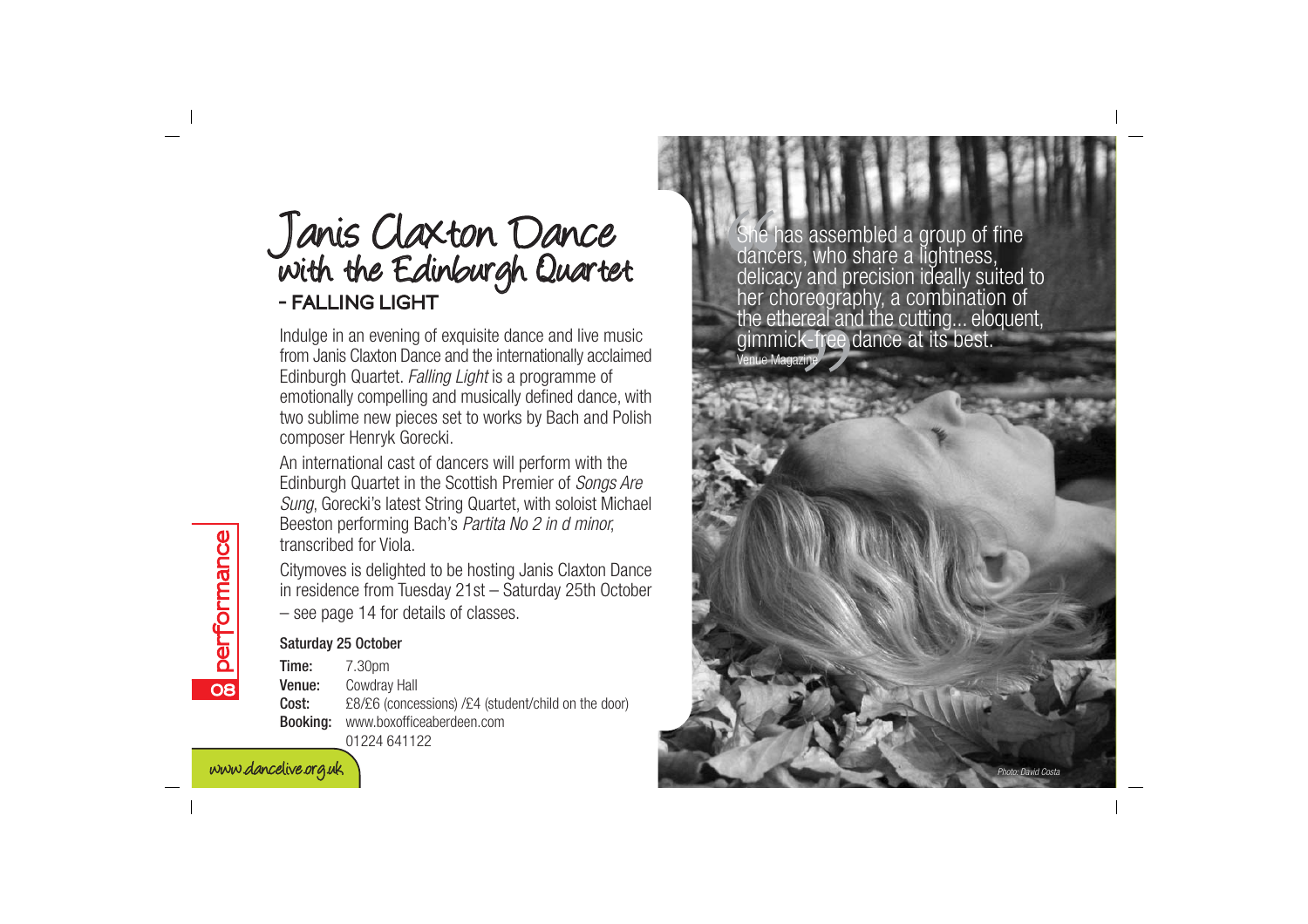Tabula Rasa Dance

## **- DILLY DILLY**

Seriously silly, poetic, playful and absurd dance theatre for the very young Dilly Dilly is a delightfully imaginative show set in an overgrown garden where an eccentric and extraordinary character grows not only flowers but colourful ideas! 'Dilly Dilly' is performed by dancer Tara Hodgson, with original music composed by Quee MacArthur, digital projections created by the Arts in Motion team and choreography by Claire Pençak. Expect expressive gibberish and serious gobbledygook in this richly textured, visual and imaginative performance for children 4 years and over.

### Monday 27 October

**Times:** 1.00pm & 7.00pm Venue: Lemon Tree Studio Cost: £5.50/£4.50 (children) plus booking fee Booking: www.boxofficeaberdeen.com 01224 641122





**children s performance** children's performance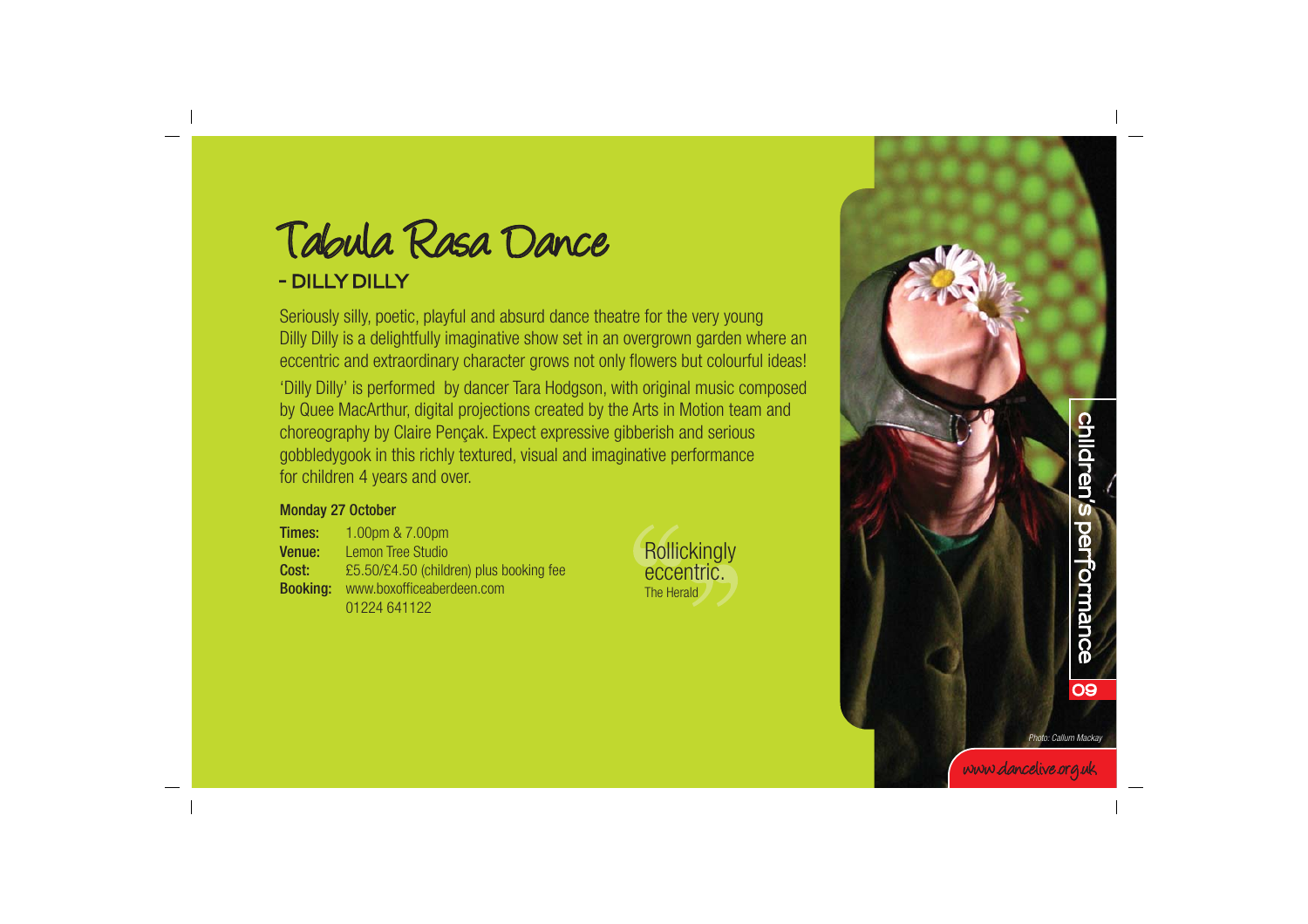

## The Scottish Flute Trio & Curve Foundation Dance Company **- FEAT**

A dazzling new show bringing together The Scottish Flute Trio with percussionist Rhian Macleod and The Curve Foundation Dance Company with new writing from rising star David Fennessy and new choreography from Ross Cooper, Morgann Runacre-Temple and Hanna Ahti.

The programme includes music by Thea Musgrave, Gordon McPherson, Debussy, Isang Yun and Geir Rafnsson.

These two companies are at the forefront of contemporary music and dance in Scotland, commissioning and making new work, building new repertoire and presenting it to audiences across the country. This is their first venture together and it has been made possible by support from The Scottish Arts Council and The Brunton Theatre.

## Friday 31st October

**Time:** 7.00pm Venue: Lemon Tree Studio Cost: £10 / £8 (conc, groups, Friends of APA) - plus booking fee Booking: www.boxofficeaberdeen.com 01224 641122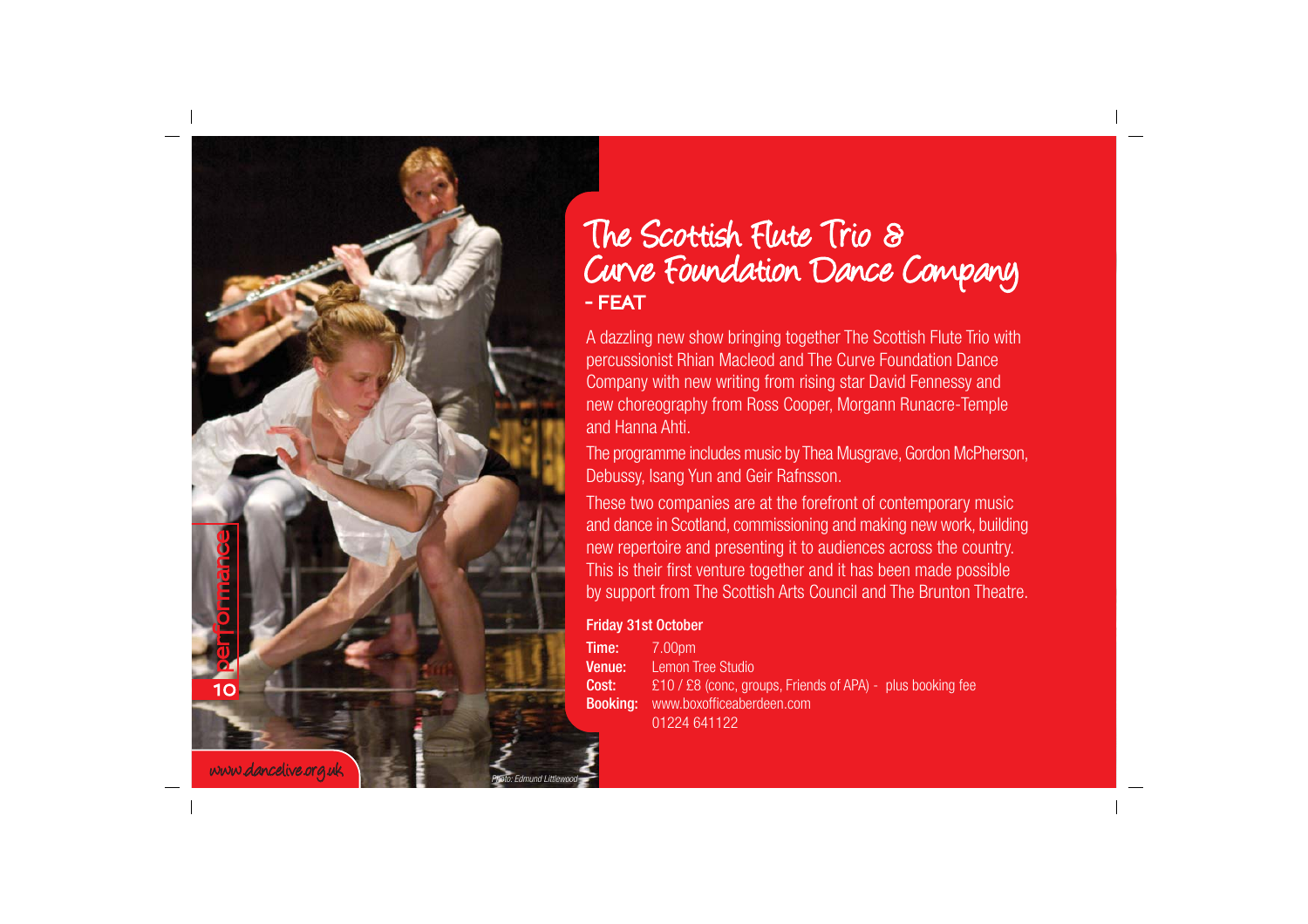

# East Coast Moves

An unmissable programme of new work by choreographers based in the North East. A fascinating round-up of new dance works recently created along the east coast, with works by Tony Mills, Ani Tchakmakdjian, Steinvor Palsson, Thomas Small and others.

## Saturday 1st November

| Time:           | 6.00 <sub>pm</sub>                           |
|-----------------|----------------------------------------------|
| Venue:          | The Lemon Tree                               |
| Cost:           | £6.50 / £4.50 (conc, groups, Friends of APA) |
|                 | - plus booking fee                           |
| <b>Booking:</b> | www.boxofficeaberdeen.com                    |
|                 | 01224-641122                                 |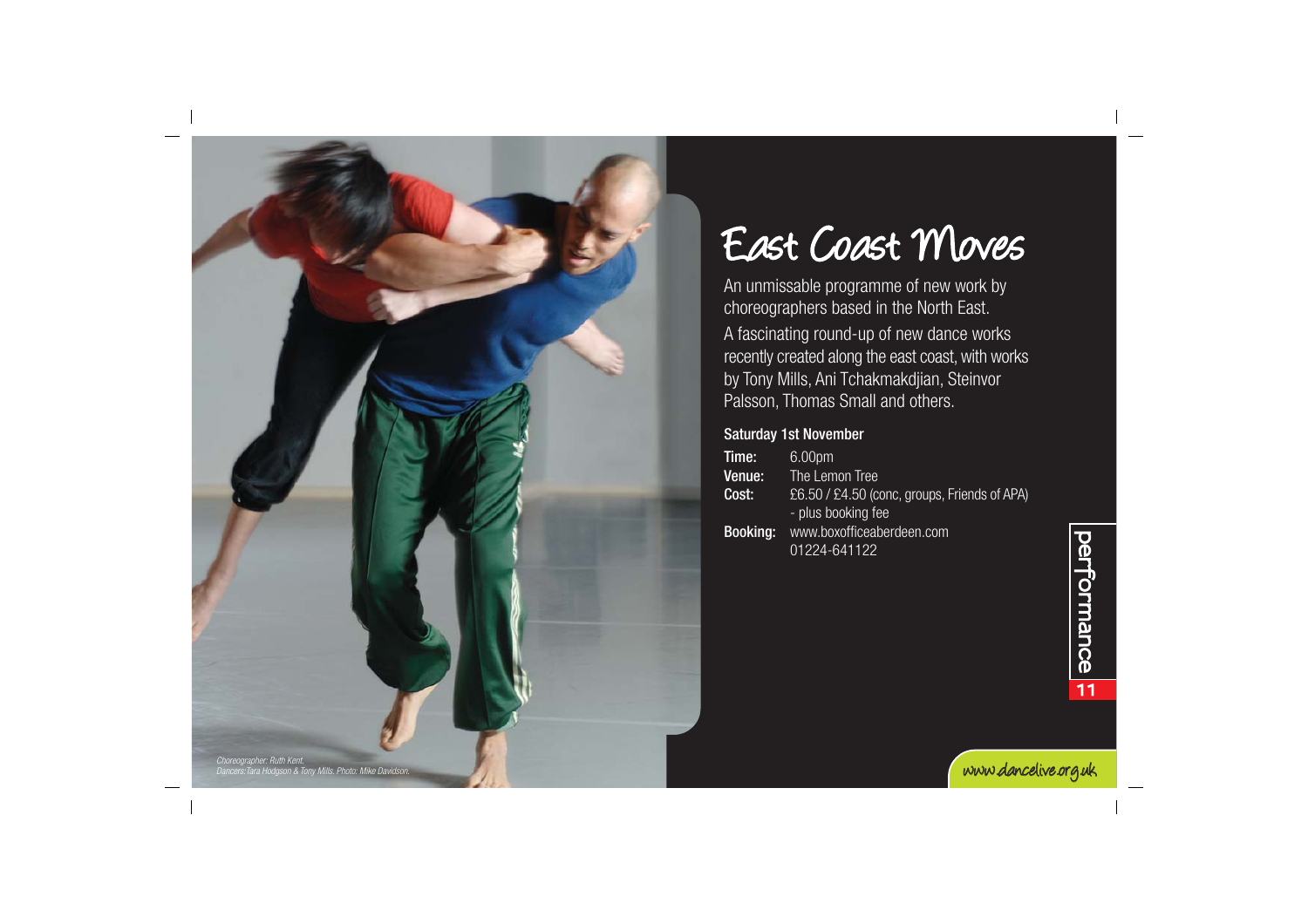



# Workshops

## Wednesday 8 October Scottish Ballet Masterclass

7.00pm - 9.00pm

Venue: Lemon Tree Studio Cost: £5.00 Booking: Citymoves 01224 611486 A special workshop led by Scottish Ballet's

Education team for intermediate/advanced dancers (age 14+), offering a ballet / contemporary warm up and an exclusive insight into the stunning repertoire featured in the Company's Autumn Season, with live musical accompaniment.

## Friday 10 October

## Seniors in the City 2008 with Scottish Ballet **- SPECIAL EVENT FOR OVER 50s** 10.30am - 12.00pm Illustrated Talk

Learn more about Scotland's national dance company as a member of the Company's Education Team introduce Scottish Ballet and the breathtaking Autumn Season programme by means of an entertaining and informative talk. Enjoy a range of illustrations and anecdotes on the myths and mysteries of dance and find out more about what it takes to train as a professional dancer.



Friday 10 October 2.00pm - 3.00pm Workshop with Regenerate

Regenerate is Scottish Ballet's group for older people who love to dance and share their passion for dance with others.

Our members are real ballet ambassadors who pride themselves in demonstrating that you're never too old to dance! Exercise your body and mind in this informal, uplifting experience. Set to live music, members of Regenerate will support you through simple ballet-based movements. No experience necessary. Please wear loose comfortable clothing.

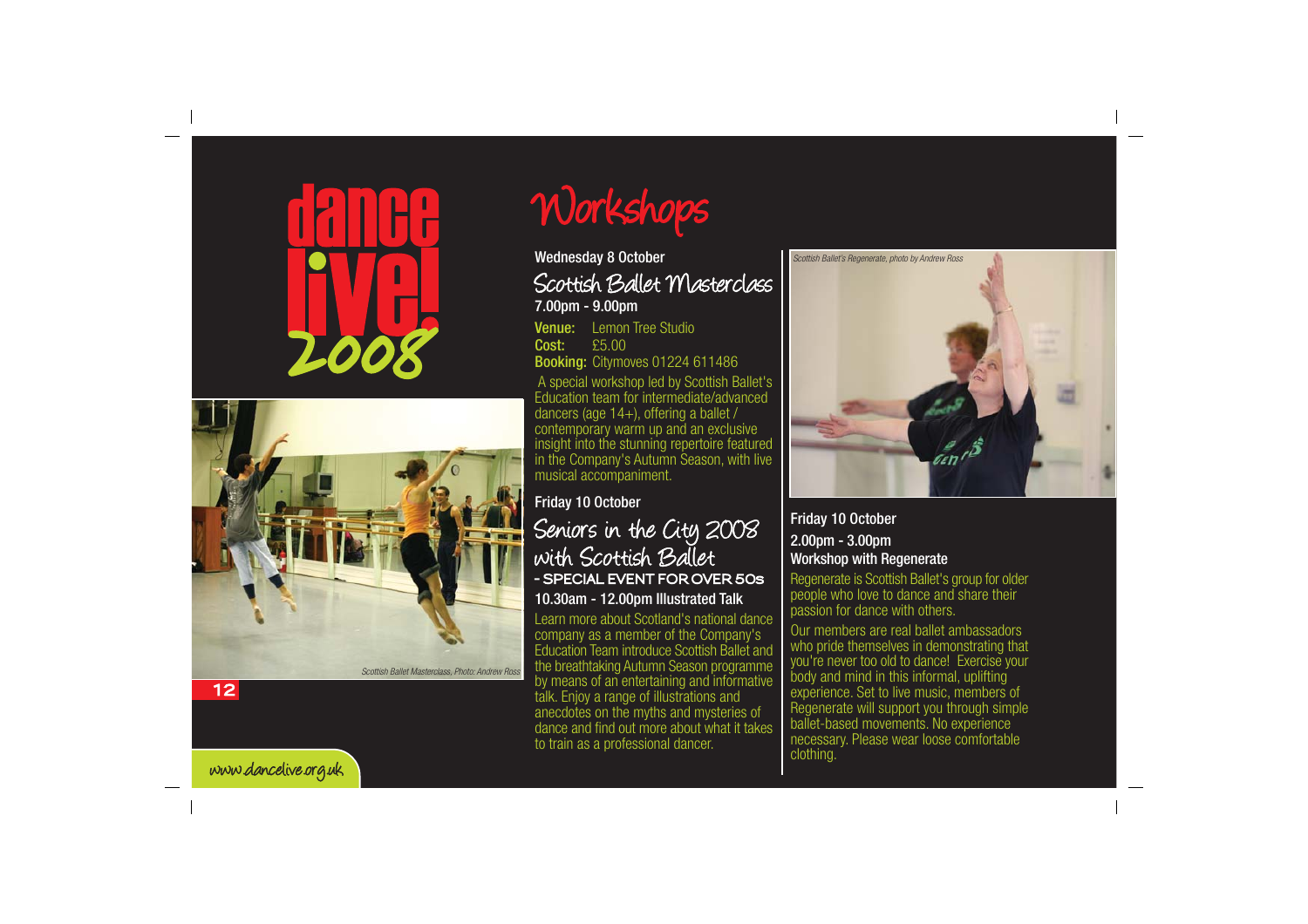

### Friday 10 October

#### 3.30pm - 4.30pm Workshop with Regenerate (for experienced dancers)

A workshop for experienced older dancers. Join Regenerate for a ballet-based movement class that will explore how to develop creative movement based on Scottish Ballet repertoire.

The class will be accompanied by live music and gives participants a fantastic chance to meet kindred spirits for an informal shared experience of dance. For further information about Scottish Ballet please visit www.scottishballet.co.uk

**Venue:** His Majesty's Theatre Studio Cost: FREE Booking: Seniors in the City 01224 523913

#### Saturday 11 October

Scottish Ballet Outside In 4.00-5.00pm

Venue: His Maiesty's Theatre Cost: £5 (£3 with a discount for Autumn Season tickets when bought together) Booking: Aberdeen Box Office 01224 641122

A fascinating look at Scottish Ballet's Autumn Season in which you will learn more about choreography, artistic inspiration, music, design and lighting; illustrated by Scottish Ballet dancers and artistic team. An exciting, demystifying and enriching experience.

## Wednesday 15 October

## Tango Fusion **- ANI TCHAKMAKDJIAN & MARTIN ESPINDOLA**

## 6.00-8.00pm

Venue: Citymoves Cost: £5.00 Booking: Citymoves 01224 611486

As part of their week long residency at Citymoves, Aberdeen-based choreographer Ani and Argentinian dancer Martin will lead this relaxed and playful workshop exploring the meeting of Argentinian tango and contemporary dance. It is suitable for those with some dance experience.

Bring heeled, leather soled shoes or trainers. You don't need to come with a dance partner, although if you have one – bring them along!

## Saturday 18 October Body Sensing **- THREE LEGS**

### 10am-12.30pm

Venue: Lemon Tree **Studio** Cost: £6.00 Booking: Citymoves 01224 611486

Come join choreographer Charlotte Jarvis and musician David Ledden for a morning of playful improvisational and meditative explorations of the senses.

By isolating/ restricting

specific body senses a new awareness of movement in space, as well as a new relationship between the subject and the viewer is revealed.

The workshop will offer a glimpse of how their recently completed dance triptych, BOOTS (A Three Legs Thing), was developed.

Suitable for intermediate / advanced level dancers.



**13**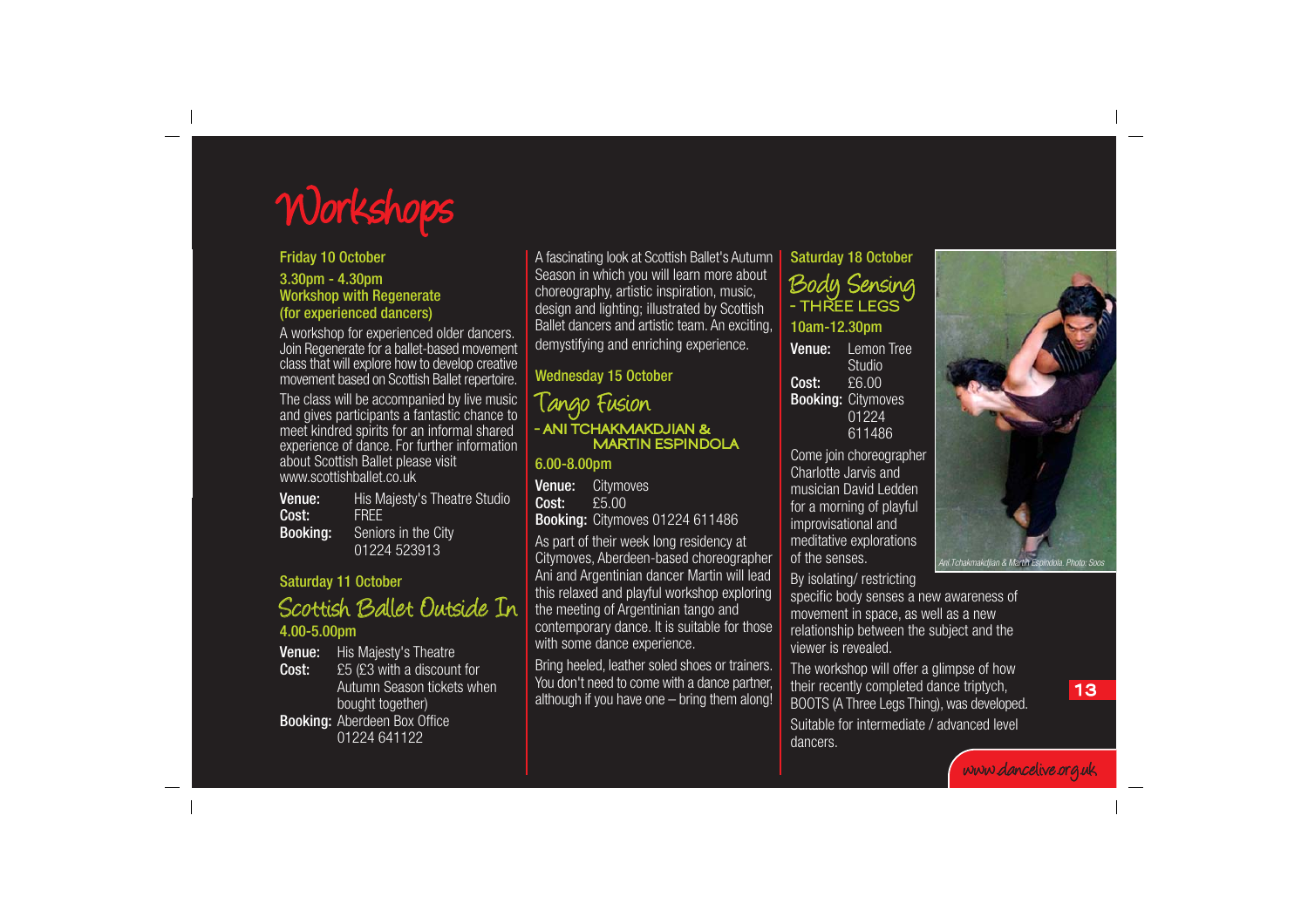### Saturday 18 October



#### 2.00-5.00pm

Venue: Lemon Tree Studio Cost: £7.00 Booking: Citymoves 01224 611486

Dave Boyd (musician) and Rachel Smith (dancer) deliver a fast, physical and fun dance and music session for intermediate/advanced dancers. Ever wished you could count those complex rhythms? Ever wondered how you can get 'inside' the music more when you're dancing? Ever fancied having a go at playing some music for dance yourself? This is the ultimate 'feel good' workshop and you'll be in safe hands with Dave and Rachel there to help make your musicality MOVE with you.

A very enjoyable workshop<br>and a great concept to work around - plenty of room<br>for EXPRESSION (which is great!!!). VERY RED participant.

### Tuesday 21 October – Friday 24 October

## Janis Claxton Dance **- OPEN COMPANY CLASS**

2.00-3.30pm - Tuesday 21 October 10.00-11.30am - Wednesday 22,  $R$  Thursday 23, Friday 24 Octobe

Venue: Cowdray Hall Cost: £3.00 per class Booking: Citymoves 01224 611486 As part of their residency at Citymoves, Janis Claxton Dance will be offering an open company class for advanced level contemporary dancers.

Expanding on the work of Eric Hawkins Janis' contemporary technique classes encourage efficient, easeful and dynamic dancing – exploring the animal dynamism between pelvic and peripheral initiation, the joys of momentum and the dynamics of rhythmic clarity.

### Monday 27th October

Tabula Rasa Dance Company **BZZZZZZZZZZZZZZZZZ - CHILDRENS DANCE WORKSHOP (aged 4-6)**

### 3.45-4.30pm

Venue: Citymoves Cost: £2.50 **Booking: Citymoves 01224 611486** 

In this fun and active session we will take off our socks and shoes and step into the garden to see what's growing and who is busy there!

The workshop will be based on some of the ideas and dances from the dance theatre performance 'Dilly Dilly' which is showing at The Lemon Tree on the same day. (See page 9 for details).

So do the workshop and then see the show. The session will be taught by Claire Pençak, artistic director of Tabula Rasa Dance Company and the choreographer of Dilly Dilly.

**14**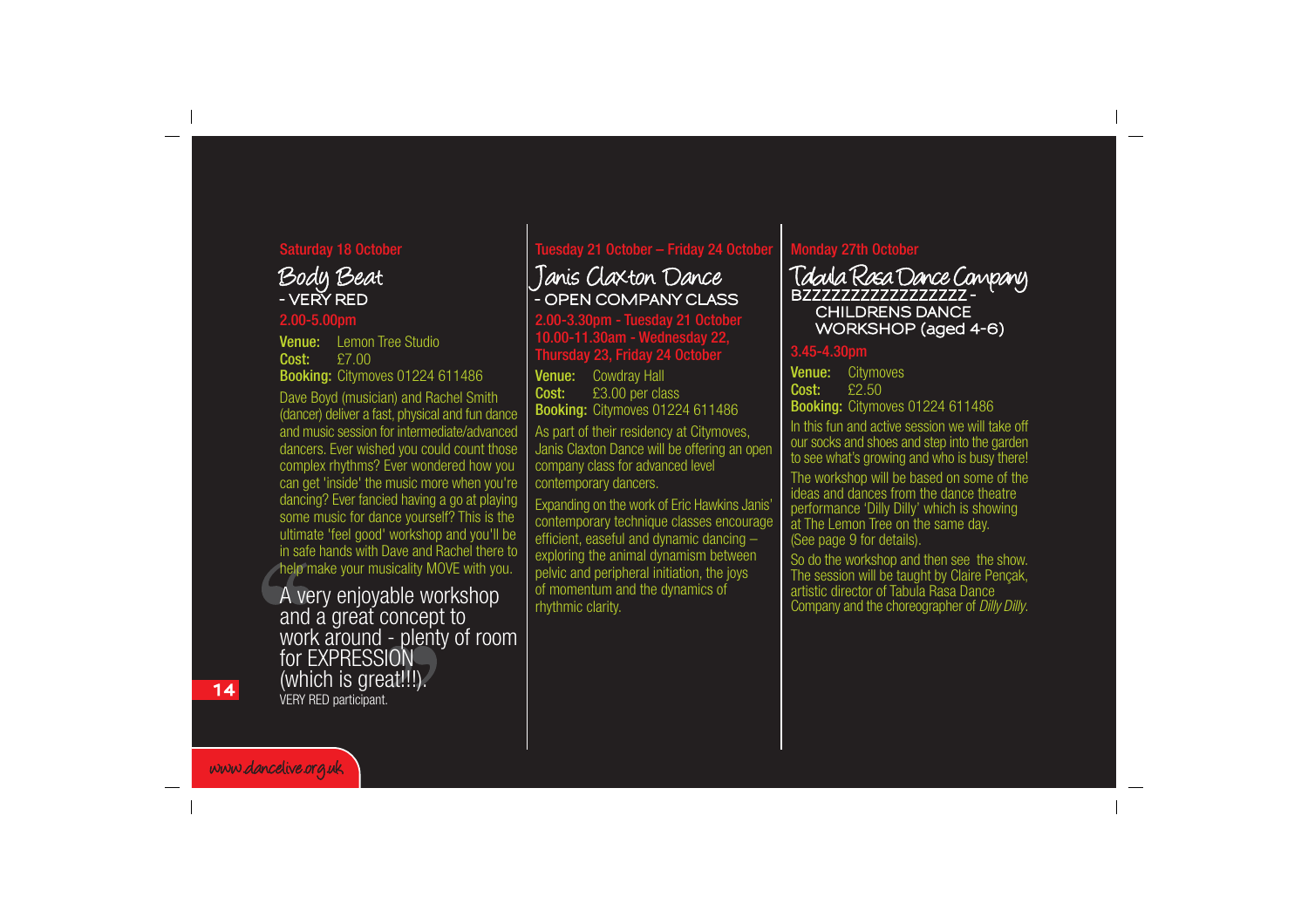



 $\overline{\mathbf{z}}$ 

ABERDEEN

## dance live performance tickets are available to buy on-line and can be found at www.boxofficeaberdeen.com or telephone 01224 641122.

Please complete the online forms with your personal and credit card details. When you confirm you will receive an email acknowledging your order. When your transaction has been completed you will receive an e-mail advising you of your ticket purchase and collection details.

Concessions are available to people who are claiming benefit or unemployed, in full-time education, over 60, disabled (and their companion) and members of entertainment unions. Proof of entitlement must always be shown.

Camera/Movement tickets can be booked via www.picturehouses.co.uk or 01224 343536.

Workshop bookings - see details of each workshop pages 12-14.

Further information about dance live! is available at www.dancelive.org.uk or telephone 01224 611486.

citymoves

**O** Scottish

# How to book Map of Event Locations



Netherlands Media Art Institute

**THE BELMONT PICTURE HOUSE** 49 Belmont Street Aberdeen

**Clementree** sound  $\mathbb{C}^{\mathbb{Z}}$